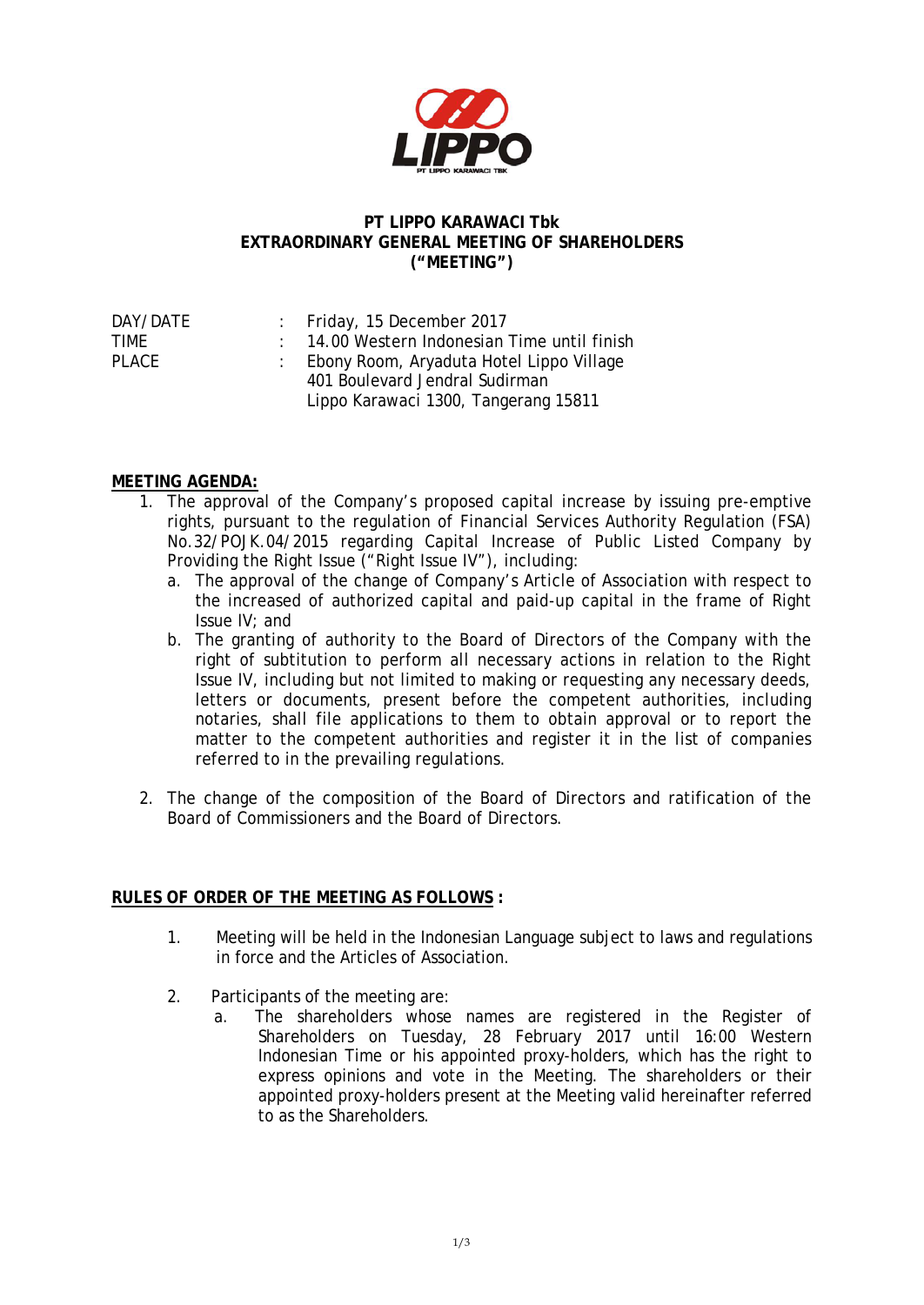- b. Party invitations are not shareholders in attendance at the invitation of the Board of Directors and do not have the right to issue an opinion or vote at the Meeting, unless requested by the Chairman of the Meeting.
- 3. The Chairman of the Meeting is entitled to ask who attended this meeting to prove his right to be present and to make a sound.
- 4. All Meeting agendas are discussed on an ongoing basis.
- 5. When finished discussing each meeting agenda, the Shareholders are given the opportunity to raise questions, opinions, proposals or suggestions related to the meeting agenda discussed.
- 6. The Chairman of the Meeting will provide an opportunity for Shareholders to raise questions and/or express their opinions before a vote is held regarding an agenda that is related with the Meeting, with the following procedure:
	- a) Shareholders who wish to submit questions and / or express his opinion to raise their hand so that the officer can give Enquiry Form. On the form must include the names, addresses, job title, company name represents the number of shares owned or represented, as well as any questions or opinions. Sheets will be taken by the official inquiry and submitted to the Chairman of the Meeting.
	- b) Then, the Chairman of the Meeting will provide answers or responses one by one to the questions posed by the relevant Shareholders Meeting agenda is concerned, the Chairman of the Meeting may request assistance from members of the Board of Directors or any other party to answer questions posed.
- 7. For each meeting agenda, meeting participants were given the opportunity to do a question and answer within 10 minutes and can be extended if deemed necessary by the Chairman of the Meeting.
- 8. Decision-making will be done after all the questions are answered is completed and/or after the question and answer period is completed.
- 9. The decision will be taken based on consultation and consensus. If no agreement is reached, the decision will be taken through voting.
- 10. The voting is done by raising hands with the following procedure:
	- a. Each share entitles its holder to issue 1 (one) vote. If a Shareholder has more than 1 (one) share, then he is only required to provide a sound one (1) time and a voice that represents all the shares owned or represented.
	- b. For the whole agenda, legitimate decision is taken by polling the affirmative vote of more than 1/2 (one half) of the total valid votes cast at the Meeting.

The voting will be done as follows:

- (1) those who voted against were asked to raise their hands;
- (2) those that voted for abstention (blank votes) asked to raise their hands; and
- (3) those who do not raise their hands are considered to agree with the proposal submitted.
- c. Abstention is considered a sound similar to the sound that is issued by the majority of Shareholders.